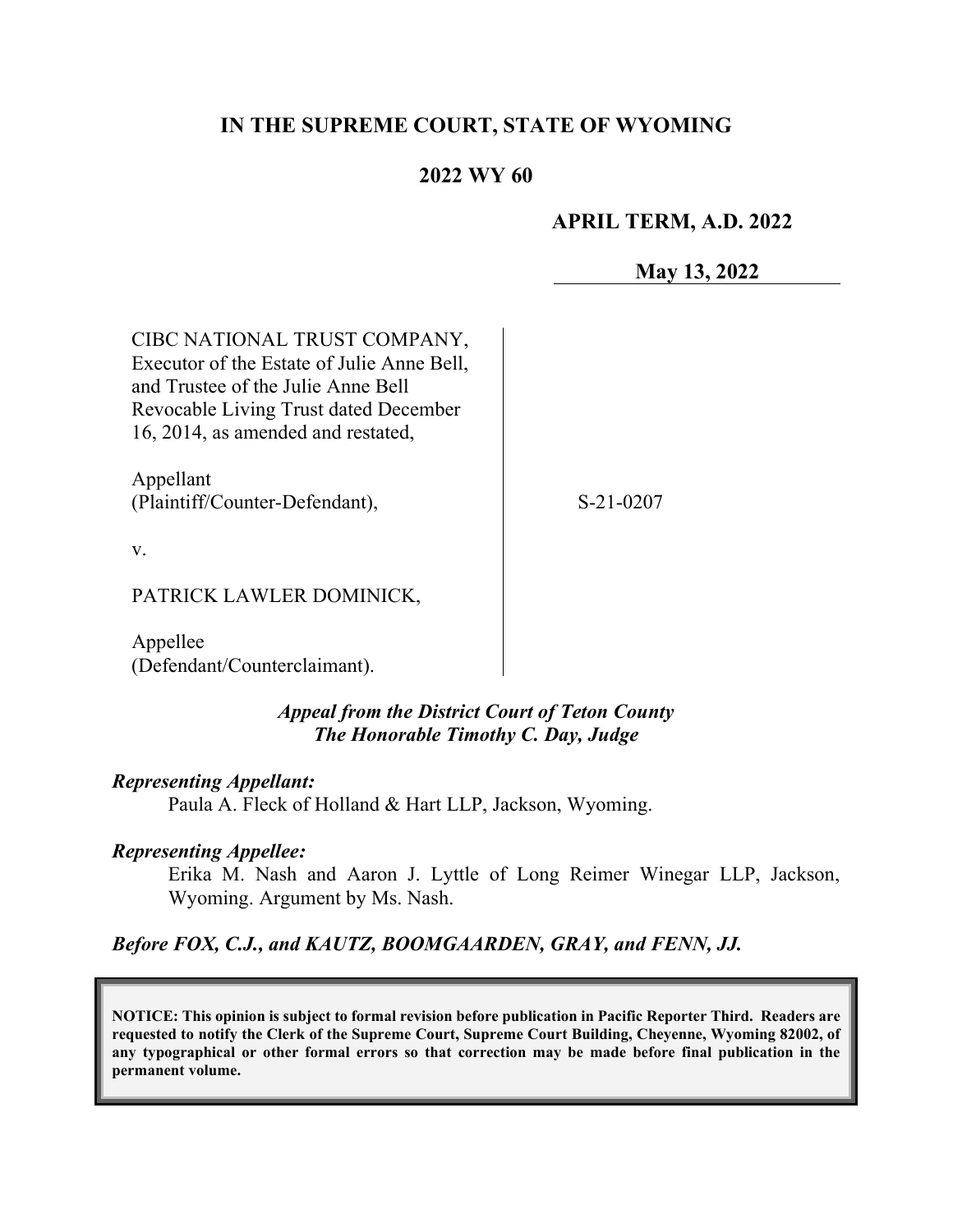#### **FOX, Chief Justice.**

[¶1] Julie Ann Bell and her long-term romantic partner, Patrick Dominick, owned real property together in Teton County, Wyoming. After Ms. Bell died, her estate claimed they held the property as tenants in common, while Mr. Dominick contended they held it as joint tenants with rights of survivorship. On cross-motions for summary judgment, the district court ruled that pursuant to the doctrine of merger, it was the latter, and it granted judgment in favor of Mr. Dominick. We affirm, but on a basis different from that of the district court.

### *ISSUE*

[¶2] The dispositive issue in this case is whether the district court correctly ruled that Mr. Dominick and Ms. Bell owned their Teton County property as joint tenants with rights of survivorship rather than as tenants in common.

### *FACTS*

[¶3] On November 4, 2013, Julie Ann Bell and Patrick Dominick purchased a home in Teton County, Wyoming. That day, prior to closing on the purchase, they executed a Tenants-In-Common Agreement (TIC Agreement). The TIC Agreement began with the following recitals:

> **1**. The Owners have, simultaneous with the execution of this Agreement, each acquired a Fifty Percent (50%) undivided interest as tenants-in-common in and to that certain real property located at [address omitted] (the "Property").

> **2.** The Owners each own their respective interest in the Property as tenants-in-common, and wish to define their respective rights and responsibilities with respect to the Property, as well as terms necessary to ensure the proper and orderly management and operation of the Property during the period of the Owners' co-ownership.

> **3.** The Owners each wish to establish an orderly process by which they will dissolve their interests in the Property, should one or both Owners die, breach this Agreement or otherwise wish to disengage from their coownership of the Property.

[¶4] The TIC Agreement further provided: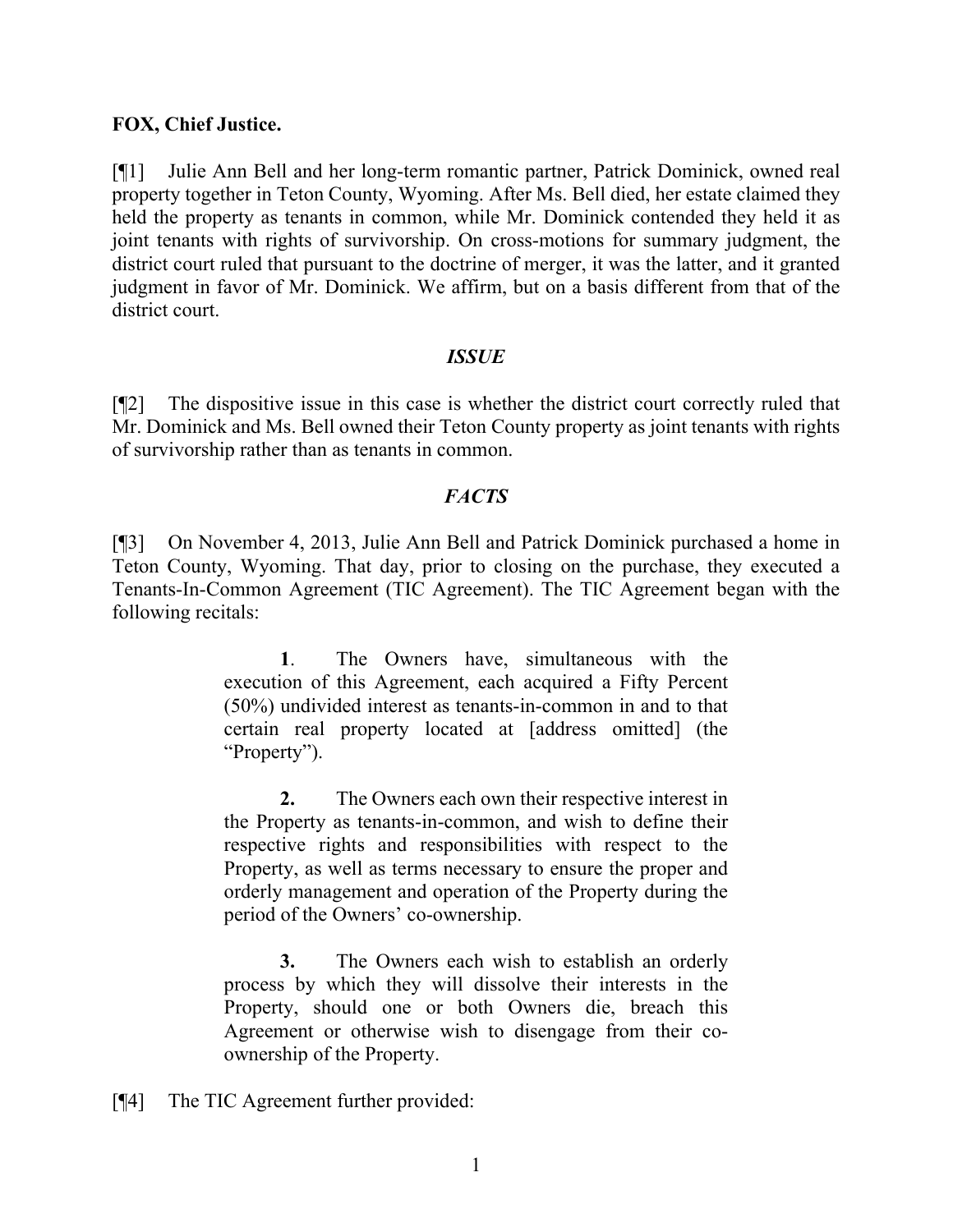**3. Status of Owners' Relationship.** Each Owner acknowledges that it is his/her intention to hold the Property as tenants-in-common and that they have expressly elected not to become partners, and that neither this Agreement nor any provision hereof shall be interpreted so as to impose a partnership at either law or equity upon the Owners. Accordingly, except as specifically set forth herein, no Owner shall have any liability for the debt or obligation of any other Owner.

\* \* \*

# **5. Right of First Refusal and Sale of the Property.**

\* \* \*

 **b. Buy-Sell Provision.** In the event that . . . the other Owner passes away, then in any such case, either Owner (including the Executor or successor-in-interest of a deceased Owner) shall have the right to dissolve the tenancy in common and compel the sale of the Property, after such Owner (the "**Dissolving Owner**") has first offered to buy the other Owner's interest in the Property . . . .

(Emphasis in original.)

[¶5] When Ms. Bell and Mr. Dominick closed on the purchase later that day, they accepted a warranty deed for the property, which described their ownership as "joint tenants with rights of survivorship." The warranty deed was recorded the next day, on November 5, 2013.

[¶6] Ms. Bell died in August 2015, and in October 2015, Mr. Dominick recorded an affidavit of survivorship. The TIC Agreement was not recorded during Ms. Bell's lifetime, but in March 2016, an attorney for her estate's executor recorded it.

[¶7] Mr. Dominick and CIBC National Trust Company, the executor of Ms. Bell's estate, disputed which document governed ownership of the property, the warranty deed or the TIC Agreement. CIBC filed for declaratory judgment that the TIC Agreement governed, and also asserted claims for breach of contract or partition. On appeal, CIBC summarized the three counts of its complaint as follows: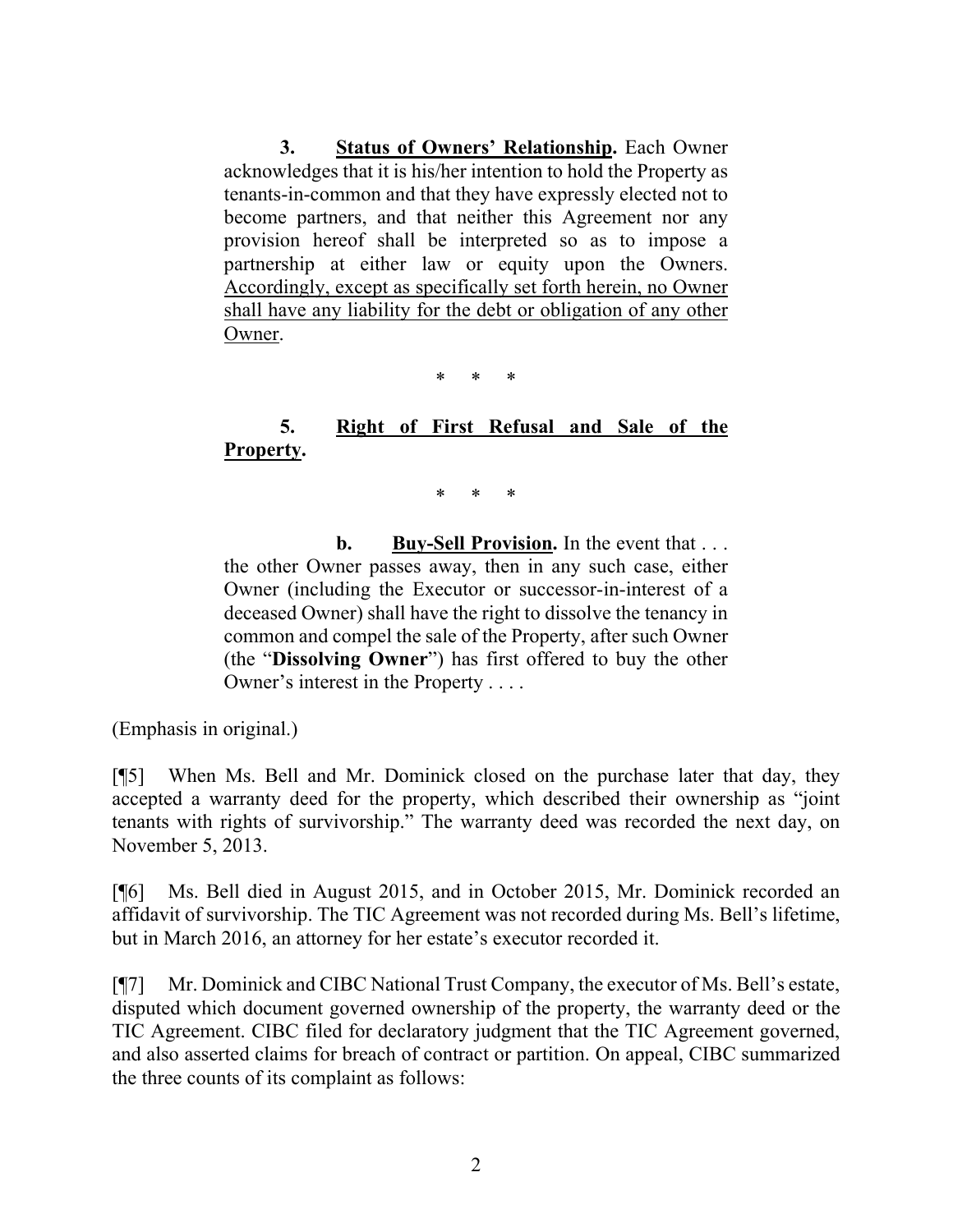(1) Count 1 for declaratory judgment that [the Estate] and Mr. Dominick hold the Property as tenants-in-common; that Mr. Dominick's Affidavit of Survivorship should be stricken from the land records; and that the TIC Agreement is a valid and enforceable contract governing the parties' rights and responsibilities with respect to the Property; (2) Count II for breach of the TIC Agreement by Mr. Dominick for refusing the Estate's offer pursuant to the TIC Agreement to purchase his 50% interest in the Property, and seeking an order that Mr. Dominick specifically perform the terms of the TIC Agreement, particularly with regard to its Buy-Sell provisions; and (3) Count III, in the alternative to specific performance, that the Property be partitioned.

[¶8] Mr. Dominick answered and counterclaimed for quiet title and slander of title. Following discovery, the parties filed cross-motions for summary judgment. In its motion, CIBC asserted that its breach of contract and partition claims depended on a determination that the TIC Agreement, rather than the warranty deed, controlled ownership of the property. It argued that as a matter of law, the TIC Agreement controlled, and it was therefore entitled to summary judgment on all its claims.

[¶9] Mr. Dominick moved for partial summary judgment. He contended that the TIC Agreement merged with the warranty deed, and the warranty deed therefore controlled ownership of the property. He argued that pursuant to the deed's unambiguous terms, he and Ms. Bell took title as joint tenants with rights of survivorship, and he was therefore entitled to judgment as a matter of law on CIBC's claims and on his quiet title claim.

[¶10] The district court initially granted CIBC's motion. It found that the TIC Agreement was antecedent to the deed but did not merge with it because the TIC Agreement established future obligations that were collateral to the deed. Mr. Dominick moved for reconsideration on the ground that CIBC had not asserted the collateral obligation exception, and he therefore had not had an opportunity to respond to its application. CIBC opposed Mr. Dominick's motion for reconsideration but also requested that the court revise its ruling. CIBC argued that because the TIC Agreement was an agreement between two buyers, rather than a seller and buyer, the merger doctrine did not apply and there was no need to resort to the doctrine's exceptions. It requested that the court revise its ruling to hold simply that the TIC Agreement established a tenancy in common that governed Ms. Bell's and Mr. Dominick's ownership of the property.

[¶11] The district court granted Mr. Dominick's motion for reconsideration, vacated its earlier ruling, and granted judgment in favor of Mr. Dominick. It concluded: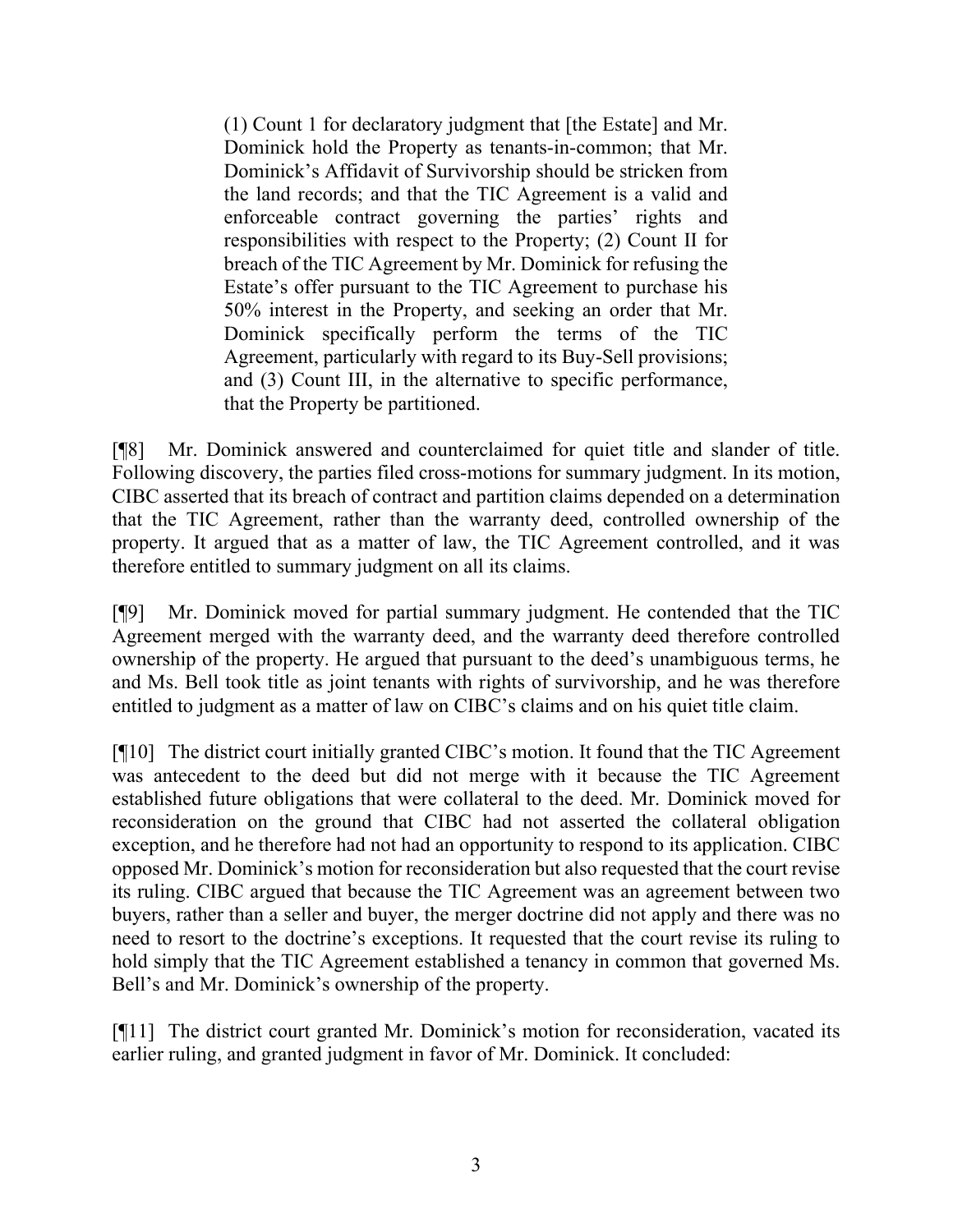33. The TIC Agreement includes no words of conveyance, nor could it since it is between co-buyers and not between the seller and the buyers. Further, at the time the TIC Agreement was executed, the co-buyers did not own the property. In this case, the deed from the seller to the two cobuyers (or grantor to grantees) conveyed property. That deed defined how title to that property is held, and that deed used the words necessary to create a joint tenancy. Wyo. Stat. § 43- 1-140.

34. Under the merger doctrine, the antecedent TIC Agreement merged and was extinguished by the deed unless an exception applies. The Estate insists that the merger doctrine does not apply and thereby provided no authority to support the Court's previous position that future obligations do not merge with the deed. The Court will not continue to make the arguments that the Estate affirmatively declines to make on its own behalf.

35. The Court is certain this matter will be appealed. The Estate can renew its arguments that the antecedent agreement controls over the deed in that venue.

[¶12] The district court's order resolved all CBIC's claims and Mr. Dominick's quiet title claim, leaving only Mr. Dominick's slander of title claim to be resolved. The court then, over Mr. Dominick's objection, granted CIBC's motion to certify the partial summary judgment order as a final judgment under W.R.C.P. 54(b) and stayed proceedings on the slander of title claim pending this Court's review of the summary judgment ruling. We concluded the partial summary judgment order did not meet the standard for a final judgment under Rule 54(b) and dismissed the appeal. *CIBC Nat'l Trust Co. v. Dominick*, 2020 WY 56, ¶ 1, 462 P.3d 452, 454 (Wyo. 2020).

[¶13] On remand, the district court held a bench trial on Mr. Dominick's slander of title claim. It concluded that Mr. Dominick had not proved the elements of his claim, and entered judgment in favor of CIBC. CIBC then filed a notice of appeal from the court's earlier summary judgment ruling. Mr. Dominick did not appeal the court's ruling on his slander of title claim.

# *STANDARD OF REVIEW*

[¶14] "Summary judgment is 'an appropriate resolution of a declaratory judgment action' when there are no genuine issues of material fact." *Holding v. Luckinbill*, 2022 WY 10,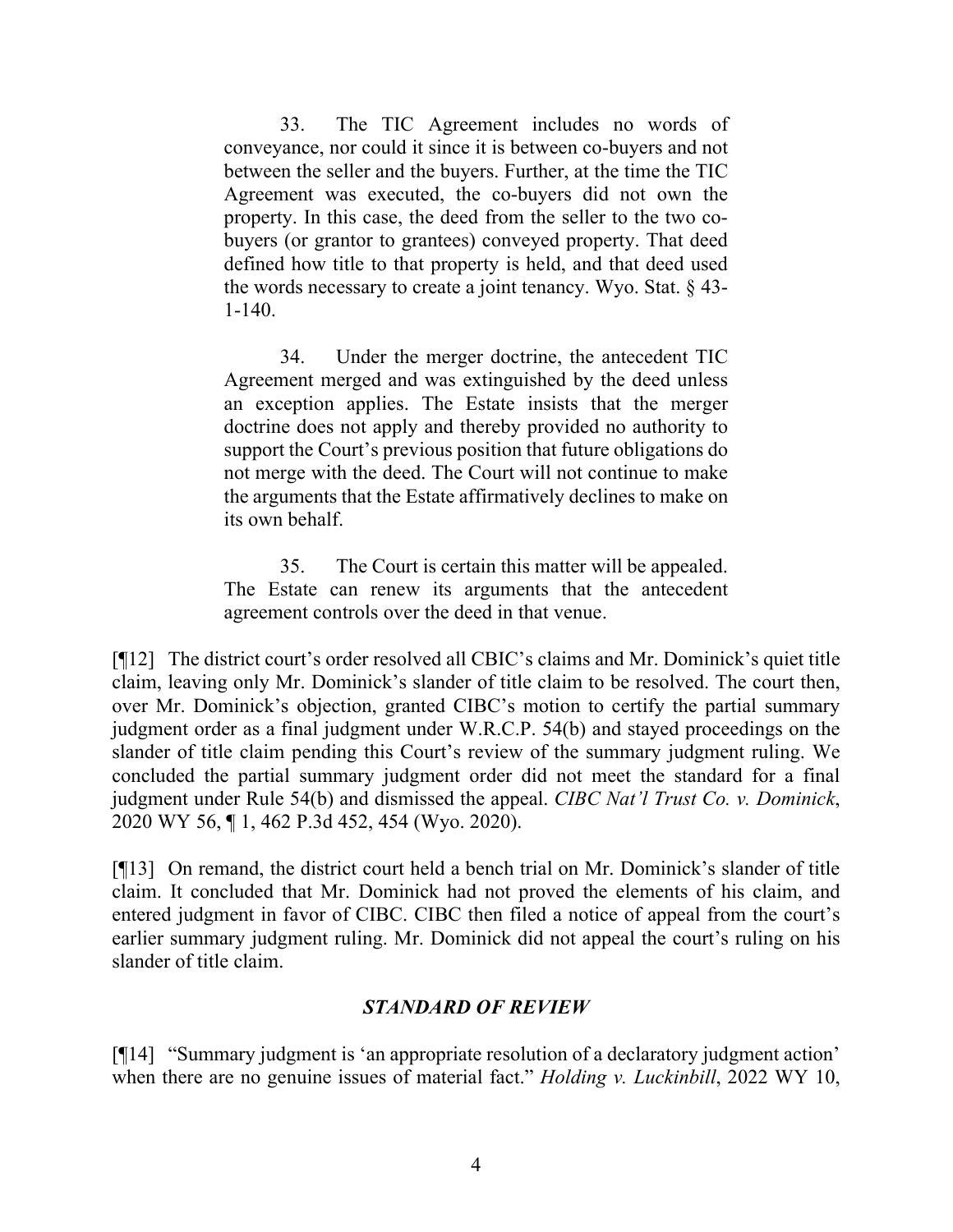¶ 11, 503 P.3d 12, 16 (Wyo. 2022) (quoting *[City of Casper v. Holloway](http://www.westlaw.com/Link/Document/FullText?findType=Y&serNum=2036722531&pubNum=0004645&originatingDoc=I7b246c407d6b11eca74eff61e1b473bc&refType=RP&fi=co_pp_sp_4645_73&originationContext=document&vr=3.0&rs=cblt1.0&transitionType=DocumentItem&contextData=(sc.Search)#co_pp_sp_4645_73)*, 2015 WY 93, ¶ [27, 354 P.3d 65, 73 \(Wyo. 2015\)\)](http://www.westlaw.com/Link/Document/FullText?findType=Y&serNum=2036722531&pubNum=0004645&originatingDoc=I7b246c407d6b11eca74eff61e1b473bc&refType=RP&fi=co_pp_sp_4645_73&originationContext=document&vr=3.0&rs=cblt1.0&transitionType=DocumentItem&contextData=(sc.Search)#co_pp_sp_4645_73).

[¶15] "This Court reviews the grant of summary judgment in a declaratory judgment action in the same way it reviews all summary judgments." *Holding*, 2022 WY 10, ¶ 12, 503 P.3d at 16 (citing *Holloway*[, 2015 WY 93, ¶ 28, 354 P.3d at 73\)](http://www.westlaw.com/Link/Document/FullText?findType=Y&serNum=2036722531&pubNum=0004645&originatingDoc=I7b246c407d6b11eca74eff61e1b473bc&refType=RP&fi=co_pp_sp_4645_73&originationContext=document&vr=3.0&rs=cblt1.0&transitionType=DocumentItem&contextData=(sc.Search)#co_pp_sp_4645_73). Our review is de novo, and we may affirm on any legal ground appearing in the record. *Miller v. Sweetwater Cnty. Sch. Dist. # 1*, 2021 WY 134, ¶ 13, 500 P.3d 242, 246 (Wyo. 2021) (citing *[James v.](http://www.westlaw.com/Link/Document/FullText?findType=Y&serNum=2054343688&pubNum=0004645&originatingDoc=I09cef5d056f411ec9a6bc126e12e934d&refType=RP&fi=co_pp_sp_4645_1264&originationContext=document&vr=3.0&rs=cblt1.0&transitionType=DocumentItem&contextData=(sc.Search)#co_pp_sp_4645_1264)  James*[, 2021 WY 96, ¶ 23, 493 P.3d 1258, 1264 \(Wyo. 2021\)\)](http://www.westlaw.com/Link/Document/FullText?findType=Y&serNum=2054343688&pubNum=0004645&originatingDoc=I09cef5d056f411ec9a6bc126e12e934d&refType=RP&fi=co_pp_sp_4645_1264&originationContext=document&vr=3.0&rs=cblt1.0&transitionType=DocumentItem&contextData=(sc.Search)#co_pp_sp_4645_1264).

# *DISCUSSION*

[¶16] CIBC did not contend below, and has not argued on appeal, that the TIC Agreement obligated Ms. Bell and Mr. Dominick to convert their joint tenancy interests under the warranty deed to a tenancy in common. CIBC's sole position has instead been that the TIC Agreement governed the parties' title, and that the agreement, in and of itself, created a tenancy in common. Specifically, CIBC argues:

> The Estate claims that Ms. Bell owned a 50% tenant-incommon interest in the Property as of November 4, 2013, pursuant to the November 4, 2013 Agreement between her and Mr. Dominick (the "TIC Agreement"), as co-buyers of the Property, and that the Estate succeeded to Ms. Bell's tenant-incommon interest upon her death in August 2015. Mr. Dominick claims that he became sole owner of the Property upon Ms. Bell's death because the Deed, dated the same day as the TIC Agreement, conveyed the Property, from the seller to the two co-buyers, Ms. Bell and Mr. Dominick, as "joint tenants with rights of survivorship." The overarching issue in the case is whether the TIC Agreement or the Deed controls as to the parties' ownership interests in the Property.

[¶17] The only question before this Court is therefore whether the TIC Agreement created a tenancy in common that governed Ms. Bell's and Mr. Dominick's ownership interests in the property. We do not address whether the agreement obligated the parties to convert their interests under the warranty deed, or, if it did, whether such an obligation could have survived the death of Ms. Bell.

[¶18] The warranty deed granted Ms. Bell and Mr. Dominick the disputed property as joint tenants with rights of survivorship, and the district court determined that the TIC Agreement merged with that deed. It thus concluded that Ms. Bell and Mr. Dominick held the property as joint tenants and not as tenants in common. CIBC argues that because the TIC Agreement was between co-buyers rather than between a buyer and seller, the merger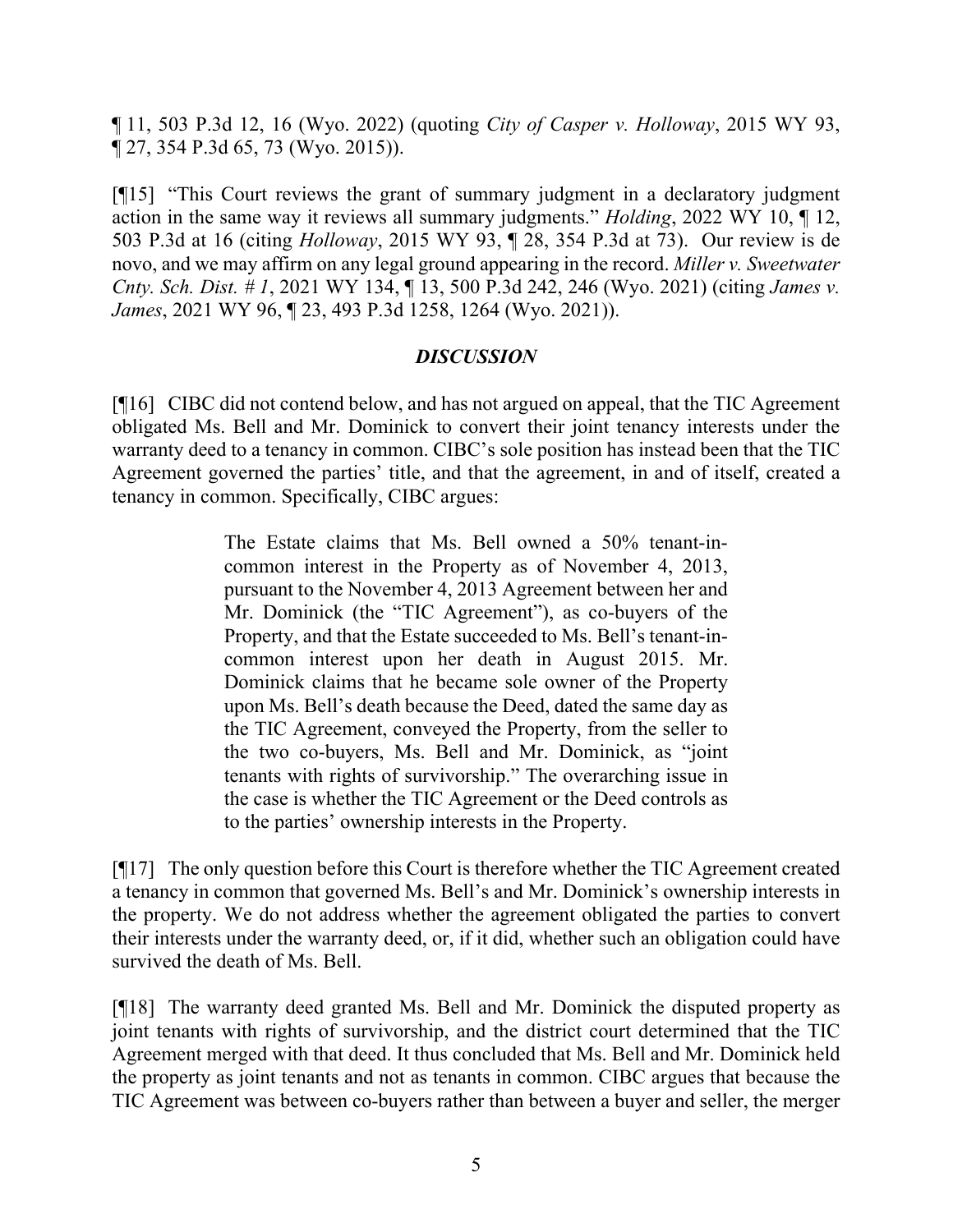doctrine does not apply. It thus contends that the district court erred in holding both that the warranty deed governed title and that Ms. Bell and Mr. Dominick held the property as joint tenants.

[¶19] CIBC's argument presupposes that if the merger doctrine did not apply, the TIC Agreement would have created a tenancy in common. We agree with Mr. Dominick that that is not the case. As a matter of law, the TIC Agreement did not create a tenancy in common.

[¶20] A tenancy in common is a form of property ownership

generally defined as the holding of property by several persons by several and distinct titles, with unity of possession only. Stated another way, a tenancy in common is a form of ownership in which each cotenant owns a separate fractional share of undivided property. Each cotenant's title is held independently of the other cotenants.

*Halling v. Yovanovich*, 2017 WY 28, ¶ 15, 391 P.3d 611, 617 (Wyo. 2017) (quoting [86](http://www.westlaw.com/Link/Document/FullText?findType=Y&serNum=0289698070&pubNum=0158237&originatingDoc=I64d6f540056e11e781b2a67ea2e2f62b&refType=TS&originationContext=document&vr=3.0&rs=cblt1.0&transitionType=DocumentItem&contextData=(sc.Search))  C.J.S. *Tenancy in Common* [§ 1 \(February 2017 update\)\)](http://www.westlaw.com/Link/Document/FullText?findType=Y&serNum=0289698070&pubNum=0158237&originatingDoc=I64d6f540056e11e781b2a67ea2e2f62b&refType=TS&originationContext=document&vr=3.0&rs=cblt1.0&transitionType=DocumentItem&contextData=(sc.Search)).

[¶21] Property ownership of any form, including a joint tenancy, may be acquired only through a conveyance. 23 Am. Jur. 2d *Deeds* § 13 (May 2022 update) ("In order to transfer title, an instrument must contain apt words of grant which manifest the grantor's intent to make a present conveyance of the land . . . .") (footnote omitted). We explained this requirement in *Mullinnix LLC v. HKB Royalty Trust*, 2006 WY 14, ¶ 31, 126 P.3d 909, 922 (Wyo. 2006). In that case, Mullinnix purchased mineral rights from the Rothwells. *Id.* at ¶ 7, 126 P.3d at 915. After a title search, Mullinnix discovered that the Rothwells had previously conveyed part of their property to another party, the Parnells, in a manner that Mullinnix feared would create an ambiguity concerning its newly acquired mineral rights. *Id.* at  $\sqrt{8}$ , 126 P.3d at 915. The Parnells agreed to sign a document entitled "Declaration of Interest," which purported to clarify and limit the mineral interests the Rothwells had granted them. *Id*. We upheld the district court's refusal to recognize the declaration as defining the Rothwells' and Parnells' respective mineral interests.

> We agree with the district court's conclusion that, pursuant to its plain language, the Declaration of Interest did not affect the parties' interests in the mineral estate. It was signed only by the Parnells, who were the grantees in the original deed, so it could not modify the interests transferred and/or reserved in the original deed. Furthermore, the Declaration of Interest did not contain words of conveyance indicating the Parnells were relinquishing or conveying any interest they held to the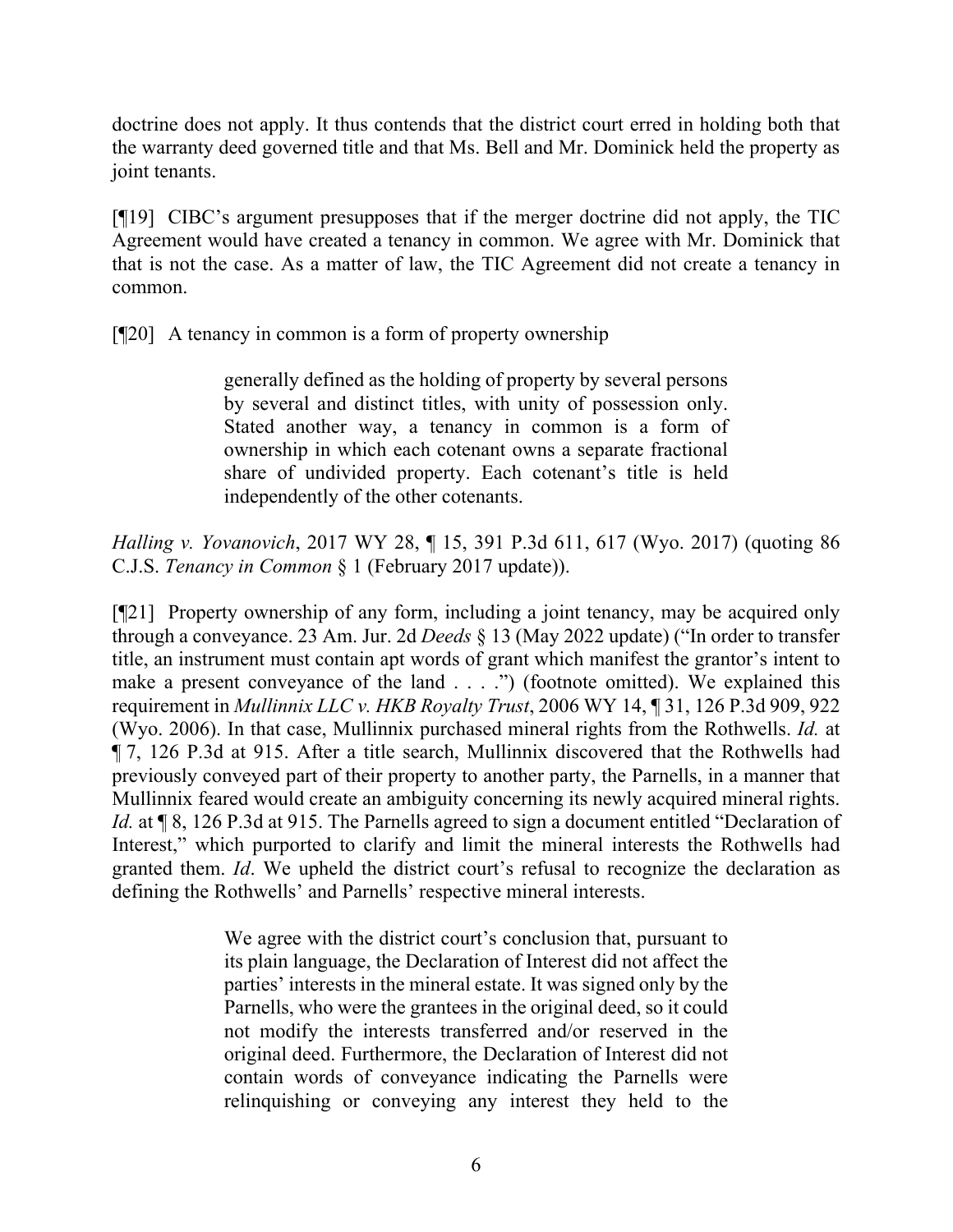Rothwells or Mullinnix. Although no particular words are required to convey real property, the language of the document must indicate a specific intention to convey the property. *See DeWitt v. Balben*[, 718 P.2d 854, 860 \(Wyo.1986\).](http://www.westlaw.com/Link/Document/FullText?findType=Y&serNum=1986121891&pubNum=0000661&originatingDoc=Ib8a9a0958cb311da9cfda9de91273d56&refType=RP&fi=co_pp_sp_661_860&originationContext=document&vr=3.0&rs=cblt1.0&transitionType=DocumentItem&contextData=(sc.UserEnteredCitation)#co_pp_sp_661_860) There were no such words of conveyance included in the Declaration of Interest. Consequently, the declaration failed to modify legal title to the property.

# *Id.* at ¶ 31, 126 P.3d at 922.

[¶22] Similarly, in this case, the TIC Agreement contained no words of conveyance and was not signed by the grantor. This is of course not surprising since neither Ms. Bell nor Mr. Dominick owned the property when they executed the TIC Agreement. *See* 23 Am. Jur. 2d *Deeds* § 7 (May 2022 update) ("One who does not hold title to property cannot pass or transfer title to that property.") (footnote omitted). The TIC Agreement was no more than an executory contract, outlining Ms. Bell's and Mr. Dominick's obligations to each other regarding the property. *Bentley v. Dir. of Off. of State Lands & Invs.*, 2007 WY 94, ¶ 21, 160 P.3d 1109, 1116 (Wyo. 2007) ("A contract is executory 'where something remains to be done by one or more of the parties[.]'") (quoting *[State Highway Comm'n v.](http://www.westlaw.com/Link/Document/FullText?findType=Y&serNum=1970131864&pubNum=0000661&originatingDoc=I0b4290c115e811dc962ef0ed15906072&refType=RP&fi=co_pp_sp_661_327&originationContext=document&vr=3.0&rs=cblt1.0&transitionType=DocumentItem&contextData=(sc.DocLink)#co_pp_sp_661_327)  Rollins*[, 471 P.2d 324, 327 \(Wyo. 1970\)\)](http://www.westlaw.com/Link/Document/FullText?findType=Y&serNum=1970131864&pubNum=0000661&originatingDoc=I0b4290c115e811dc962ef0ed15906072&refType=RP&fi=co_pp_sp_661_327&originationContext=document&vr=3.0&rs=cblt1.0&transitionType=DocumentItem&contextData=(sc.DocLink)#co_pp_sp_661_327). Whatever obligations the TIC Agreement may have created between the parties, it could not and did not affect title to the property by creating a tenancy in common. This is true even though it was written in anticipation of the property's purchase. *See Bentley*, 2007 WY 94, ¶ 43, 160 P.3d at 1121 ("We accept that the Bentleys, who were paying valuable consideration and expecting a conveyance of Section 16, were 'purchasers' within the meaning of the recording act. However, they did not receive a conveyance to Section 16 until they received the patent.") (citing [Wyo. Stat.](http://www.westlaw.com/Link/Document/FullText?findType=L&pubNum=1000377&cite=WYSTS34-1-102&originatingDoc=I0b4290c115e811dc962ef0ed15906072&refType=LQ&originationContext=document&vr=3.0&rs=cblt1.0&transitionType=DocumentItem&contextData=(sc.DocLink))  Ann. §§ [34-1-101, 102 \(LexisNexis 2005\)\)](http://www.westlaw.com/Link/Document/FullText?findType=L&pubNum=1000377&cite=WYSTS34-1-102&originatingDoc=I0b4290c115e811dc962ef0ed15906072&refType=LQ&originationContext=document&vr=3.0&rs=cblt1.0&transitionType=DocumentItem&contextData=(sc.DocLink)).

[¶23] The warranty deed granted the disputed property to Ms. Bell and Mr. Dominick as joint tenants with rights of survivorship, and CIBC has not asserted any ambiguity in the deed or disputed that it was a conveyance signed by the grantor. Thus, not only did the TIC Agreement not create a tenancy in common, its terms also could not be used to alter or supplement the terms of the warranty deed. *See Redland v. Redland*, 2015 WY 31, ¶ 22, 346 P.3d 857, 867 (Wyo. 2015) ("[T]he function of the parol evidence rule is to prevent parties from supplementing or contradicting the terms of the contract.") (quoting *Mullinnix*, 2006 WY 14, ¶ 25, 126 P.3d at 920); *see also Bixler v. Oro Mgmt., LLC*, 2004 WY 29, ¶ 21, 86 P.3d 843, 850 (Wyo. 2004) ("No parol evidence can be considered to determine what property rights were granted because the deed provides the answer.").

[¶24] Because the TIC Agreement did not create a tenancy in common and its terms could not be used to alter or supplement the warranty deed, the district court correctly held that pursuant to the terms of deed, Ms. Bell and Mr. Dominick held the property as joint tenants with rights of survivorship. Having upheld the court's ruling on this basis, we need not